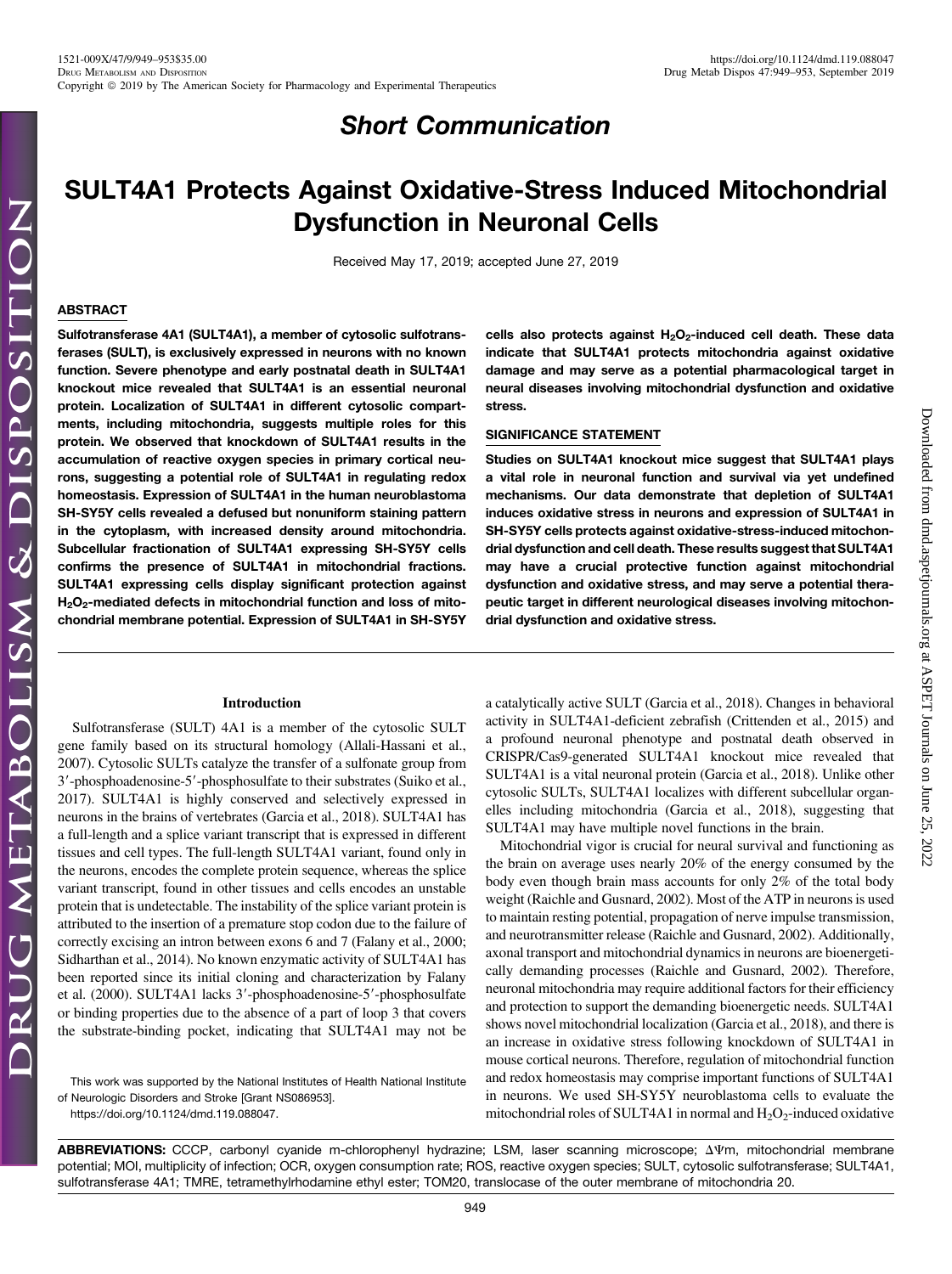

Fig. 1. (A) Western blot showing knockdown of SULT4A1 in primary neurons. (B) CellRox fluorescence in primary cortical neurons transduced with control shRNA or SULT4A1 shRNA. Scale bar, 20  $\mu$ m. (C) Quantification of CellRox fluorescence intensity. Data represent mean  $\pm$  S.E.M.,  $n = 5$ , \*\*\* $P < 0.001$  vs. control (Student's t test). (D) Western blots showing SULT4A1 expression in SH-SY5Y cells with or without transduction with control virus or SULT4A1 lentivirus. (E) Subcellular fractionation in SH-SY5Y showing mitochondrial localization of SULT4A1. TOM20 is used as a mitochondrial marker and glyceraldehyde 3-phosphate dehydrogenase (GAPDH) is cytosolic marker. (F) Immunostaining pictures of SULT4A1 with orthogonal projections in SH-SY5Y show that SULT4A1 (green) localize with mitochondrial marker TOM20 (red). Colocalization was determined by Pearson's correlation coefficient,  $R = 0.66$ .

stress conditions. Our results indicate that SULT4A1 expression in SH-SY5Y cells increases maximal mitochondrial respiration and protects against  $H_2O_2$ -induced mitochondrial dysfunction. These studies suggest that regulation of mitochondrial function in stress conditions and redox homeostasis are important SULT4A1 functions in neurons.

#### Materials and Methods

Cell Culture and Lentiviral Transduction. SH-SY5Y cells were grown in Dulbecco's modified Eagle's medium (Thermo Fisher Scientific, Waltham, MA) supplemented with 5 mM glucose and 10% FBS. Human SULT4A1 was expressed in SH-SY5Y cells using a lentiviral transduction as described previously (Hossain et al., 2013). Briefly, human SULT4A1 was cloned into pLVX-Puro lentiviral vector along with psPAX2 lentiviral packaging vector pMD2.G lentiviral envelope vector cotransfected into HEK293FT cells using 25 kDa linear polyethylenimine (Polysciences, Warrington, PA) transfection reagent. Virus was collected from the media and directly added to SH-SY5Y cells. Transduced cells were selected using puromycin (Sigma, St. Louis, MO). Control virus was packaged in the same way using empty pLVX-Puro vectors.  $H_2O_2$ (500  $\mu$ M for 2 hours) was used to induce oxidative stress in these cells. Seahorse assay, TMRE imaging was performed immediately after  $H_2O_2$  treatment, and cell death was assessed after 24 hours.

Primary Cortical Neuronal Culture and shRNA Knockdown. Primary cortical neurons were cultured from embryonic day 15 mouse embryos as previously described (Andrabi et al., 2014; Garcia et al., 2018). Cells were plated at a density of  $5 \times 10^5$  cells/ml on poly-L-ornithine (P3655; Sigma)-coated cell culture plates in neurobasal medium, supplemented with, 1 mM GlutaMax, 1 mM sodium pyruvate, B-27 and 10 mM glucose (Thermo Scientific). 5-fluoro-2 deoxyuridine (40  $\mu$ M) (F0503; Sigma) was used to inhibit glial growth at DIV 2 (Days in vitro). Lentiviruses containing control shRNA (pLKO.1 GFP shRNA; Addgene) or SULT4A1 shRNA (TRCN0000103353; Sigma) were transduced (multiplicity of infection of 5) on DIV 6. Experiments were performed on DIV 10.

Reactive Oxygen Species Measurement. Reactive oxygen species (ROS) were measured using CellRox Deep Red (Thermo Scientific) imaging. Neurons were incubated with 5  $\mu$ M CellRox for 30 minutes at 37°C. Live-cell images were captured using an LSM 710 Confocal Microscope (Carl Zeiss, Germany).

Fluorescence intensity was quantified using ImageJ software (National Institutes of Health, Bethesda, MD).

Subcellular Fractionation and Western Blotting. The SH-SY5Y cells were suspended in fractionation buffer containing 20 mM HEPES (pH 7.4), 10 mM KCl, 2 mM MgCl<sub>2</sub>, 1 mM ethylenediaminetetraacetic acid, and 1 mM ethylene glycol tetraacetic acid, 1 mM dithiothreitol, and complete protease and phosphatase inhibitor (Thermo Fisher Scientific). The cell suspension was passed through a 30-G needle 10 times followed by centrifugation at 750  $g$  for 5 minutes at 4°C. The supernatant containing cytoplasm, membrane, and mitochondria was further centrifuged at 10,000  $g$  for 10 minutes at 4°C. The resultant pellet containing mitochondria was resuspended in lysis buffer containing 25 mM Tris HCl (pH 7.4), 150 mM NaCl, 1% NP-40, 0.1% SDS, 1% sodium deoxycholate, 1 mM ethylenediaminetetraacetic acid, 1 mM ethylene glycol tetraacetic acid, and complete phosphatase and protease inhibitor. Protein concentrations were determined by BCA protein assay kit (Thermo Fisher Scientific). Equal amounts of protein were separated by SDS-PAGE gel electrophoresis and transferred onto a nitrocellulose membrane. A rabbit anti-SULT4A1 polyclonal antibody (Proteintech) followed by a goat anti-rabbit horseradish peroxidase-conjugated secondary antibody (Cell Signaling, Beverly, MA) was used to detect SULT4A1 via SuperSignal West Pico Chemiluminescent Substrate (Thermo Fisher Scientific). Glyceraldehyde 3-phosphate dehydrogenase (Cell Signaling) and TOM20 antibodies (Proteintech) were used for cytosolic and mitochondrial fractions, respectively (Dimauro et al., 2012; Wang et al., 2016).

Immunocytochemistry. SH-SY5Y cells expressing SULT4A1 were fixed in 4% paraformaldehyde for 15 minutes and permeablized with 0.2% Triton X-100 for 30 minutes. Following blocking, the cells were incubated in anti-SULT4A1 and anti-TOM20 antibodies (Proteintech) overnight at 4°C. Alexa Fluor 488 donkey anti-mouse secondary antibody and Alexa Fluor 555 donkey anti-rabbit secondary antibody (Thermo Fisher Scientific) were used to detect the primary antibodies. Coverslips were mounted on glass slides using Immuno-Mount mounting medium (Thermo Fisher Scientific). LSM 710 confocal microscope (Carl Zeiss) was used for imaging.

Mitochondrial Function. Mitochondrial function was measured as oxygen consumption rate (OCR) in SH-SY5Y cells using an XF°96 Extracellular Flux Analyzer (Agilent Technologies, Santa Clara, CA). Seventy thousand cells were plated in each well of an XF<sup>e</sup>96 cell culture microplate (Agilent Technologies) and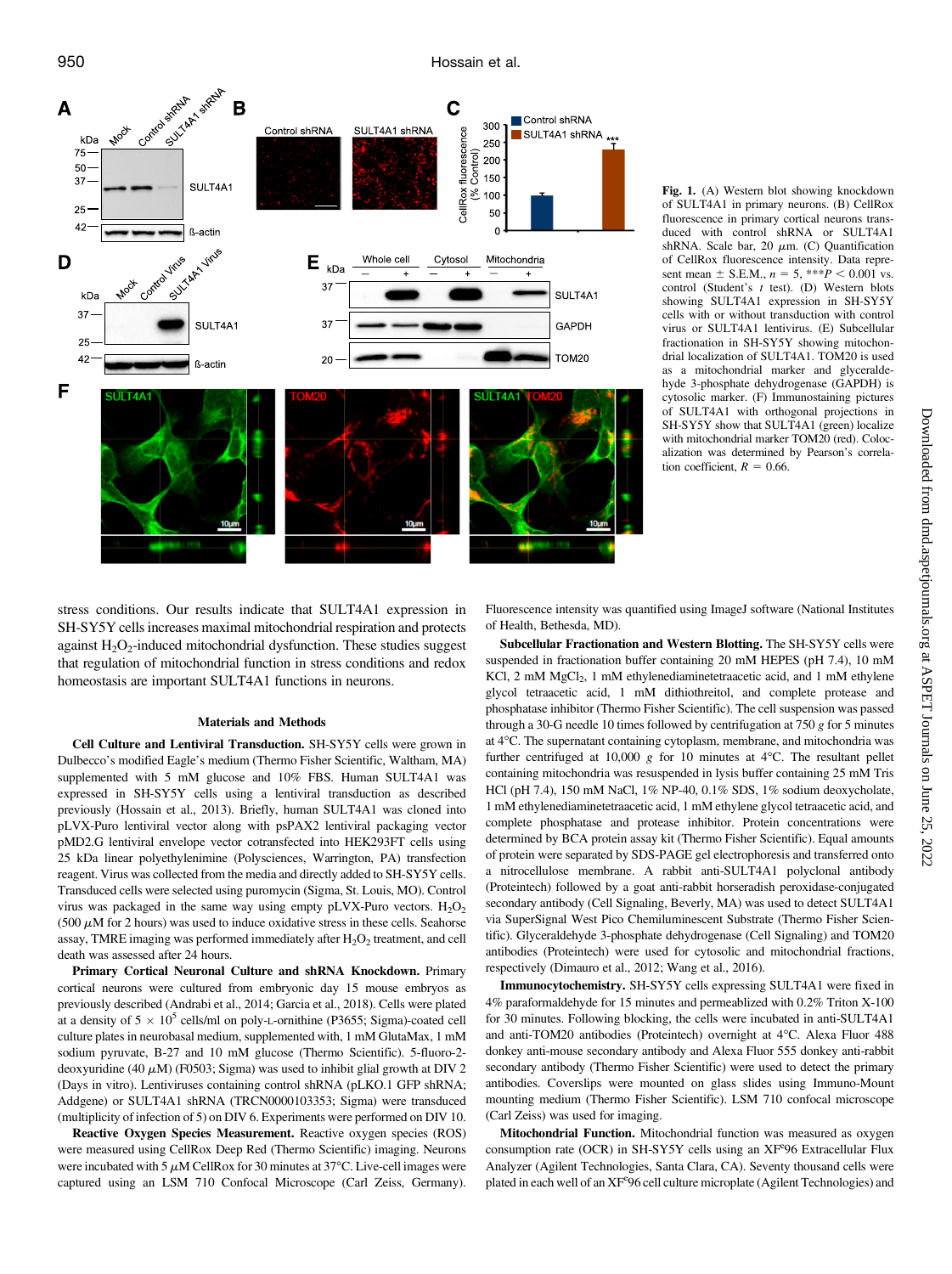

Fig. 2. Mitochondrial function in SH-SY5Y cells expressing SULT4A1. (A) Representative data showing mitochondrial OCR in SH-SY5Y cells transduced with control or SULT4A1 virus in presence or absence of  $H_2O_2$ . Quantification of basal respiration (B), maximal respiration (C), ATP turnover (D), spare respiration capacity (E), and proton leak (F). Data are mean  $\pm$  S.E.M.,  $n = 18-22$  for each group. Experiments were repeated three times with similar results. (G) Confocal images showing TMRE intensity in SH-SY5Y cells transduced with control and SULT4A1 virus in presence or absence of  $H_2O_2$ , Scale bar, 20  $\mu$ m. (H) Timelapse quantification of TMRE fluorescence intensity before and after CCCP addition. (I) Bar graph showing quantification of TMRE intensity change (ΔTMRE) before and after CCCP addition in SH-SY5Y cells. Data represents mean  $\pm$  S.E.M.,  $n = 3$ . (J) Cell viability in SH-SY5Y cells in presence or absence of  $H_2O_2$ . Data are mean  $\pm$  S.E.M.,  $n = 8$ . \*P < 0.05; \*\*P < 0.01: \*\*\*P < 0.001 vs. control, was calculated using one-way ANOVA and Tukey's post hoc test.

maintained overnight in a  $5\%$  CO<sub>2</sub> at  $37^{\circ}$ C in a humidified incubator. Cells were washed and placed in serum-free, pyruvate-free, glutamine-free Dulbecco's modified Eagle's medium (Agilent Technologies). Oligomycin, CCCP, and rotenone/antimycin A (Sigma Aldrich) were injected into each well sequentially to determine basal respiration, maximal respiration, spare respiratory capacity ATP turnover, and proton leak as described previously (Andrabi et al., 2014).

Mitochondrial Membrane Potential. Tetramethylrhodamine ethyl ester (TMRE) 20 nM (Thermo Fisher Scientific) was incubated with SH-SY5Y cells for 30 minute at 37°C. TMRE live-cell imaging was acquired using an LSM 710 confocal microscope Carl Zeiss). Images were captured at 10 second intervals for 1 minute to get a baseline, 20  $\mu$ M CCCP was added to depolarize mitochondria and images were captured for an additional 2 minutes. Mitochondrial membrane potential  $(\Delta \Psi)$  was calculated as fold change in TMRE intensity before and after CCCP addition.

Cell Death Assays. Alamar blue reagent (Thermo Fisher Scientific) was used to assess cell viability. Alamar blue reagent [10% (v/v)] was incubated in the cultures for 3 hours. One hundred microliters of the medium was collected from

each well and transferred to a 96-well microplate. Victor  $\times$ 5 microplate reader (Perkin Elmer) was used to measure the fluorescence using excitation and emission wavelength of 540 and 595 nm, respectively. Data were quantified and presented as percent control.

#### Results and Discussion

SULT4A1 is an important neuronal-specific protein (Garcia et al., 2018). Loss of SULT4A1 in SULT4A1 knockout mice results in tremors, abnormal gait, rigidity, and death at 3 to 4 weeks of age (Falany et al., 2000). Despite the apparent importance of SULT4A1 in neurons, no SULT catalytic activity has been reported for this vital neuronal protein. It is likely that SULT4A1 is a catalytically inactive member of SULT family and functions by regulating some important neural functions by yet undefined mechanisms. The distribution of SULT4A1 is diffused in the cytosol of neurons with substantial mitochondrial and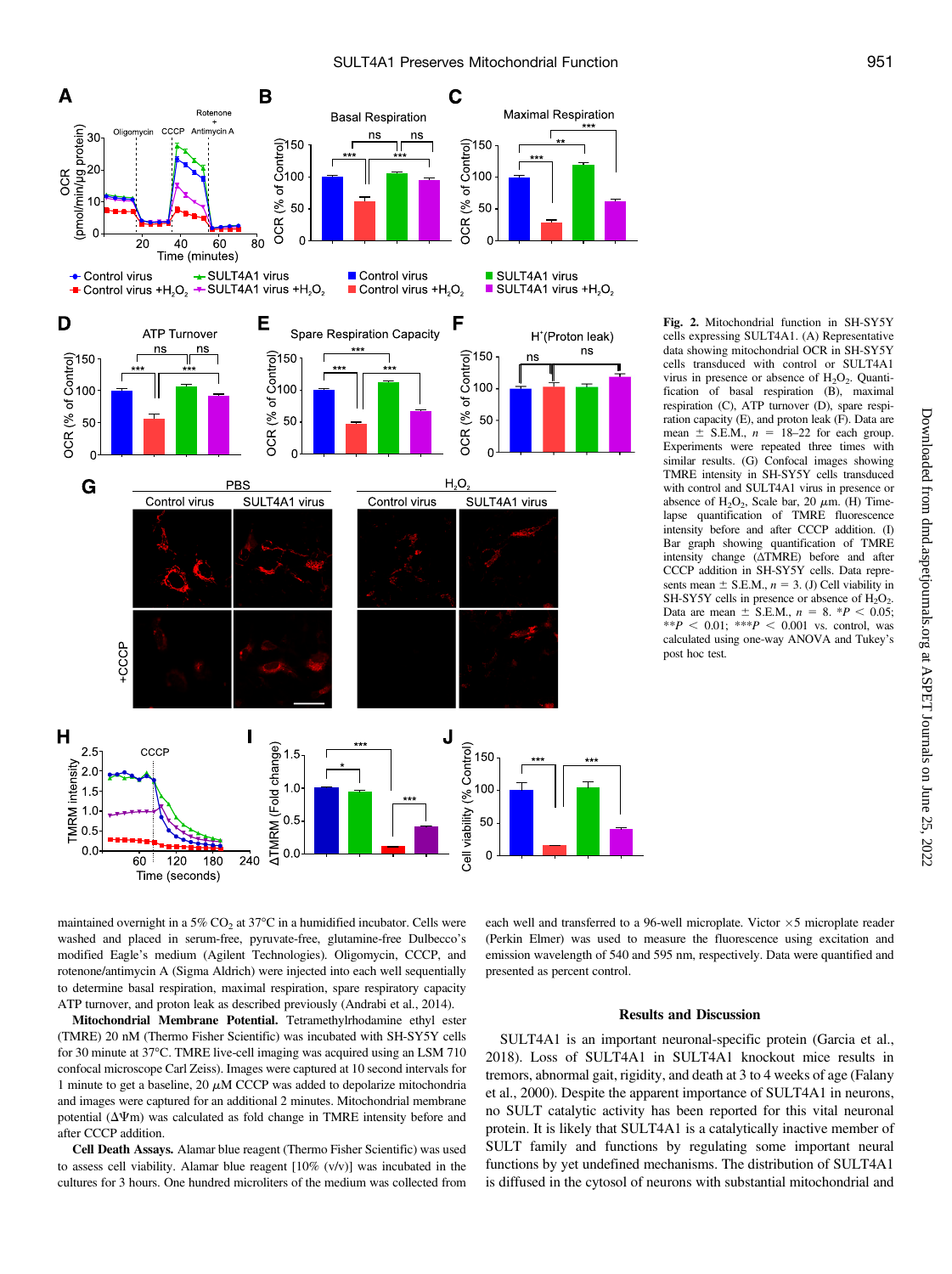microsomal localization (Garcia et al., 2018). We used shRNA-mediated knockdown of SULT4A1 via lentiviral transduction in mouse cortical neurons (Fig. 1A) and observed that ROS accumulate in these neurons (Fig. 1, B and C), suggesting that SULT4A1 may help in maintaining neuronal redox homeostasis. SULT4A1 localizes to the mitochondria, and these organelles are one of the principal sources of ROS in a cell (Nohl et al., 2005; Murphy, 2009). One possibility is that SULT4A1 protects mitochondria against oxidative damage and maintains redox homeostasis in the neural cells. To assess these functions, we used lentiviral transduction to express SULT4A1 in neuroblastoma SH-SY5Y cells (Fig. 1D). Subcellular fractionation and Western blotting revealed that SULT4A1 localizes to the mitochondrial fraction in SH-SY5Y cells expressing SULT4A1 (Fig. 1E). Likewise, immuno-fluorescence staining demonstrated that transduced SULT4A1 in SH-SY5Y cells displays diffuse cytosolic staining with a considerable colocalization with the mitochondrial outer membrane protein TOM20 (Fig. 1F). Orthogonal projections revealed that SULT4A1 colocalizes with TOM20 in XY, XZ, and YZ planes (Fig. 1F). These data confirm our previous results in mouse brain (Garcia et al., 2018) and suggest that the spatiotemporal localization of SULT4A1 expressed in SH-SY5Y cells is comparable to its endogenous localization in neurons.

As the function of SULT4A1 in neurons has been an enigma in the field, it does appear to have an important role in regulating neuronal functions, including bioenergetics and redox balance. To determine whether SULT4A1 affects mitochondrial function and possibly protects against oxidative stress, mitochondrial function in SH-SY5Y cells that express SULT4A1 was monitored in presence or absence of  $H_2O_2$  using an XF Seahorse flux analyzer.  $H_2O_2$  is a potent oxidative stress agent and induces ROS generation in the cells (Wazawa et al., 1992). We monitored mitochondrial function as oxygen consumption rate (OCR) using a comprehensive Seahorse flux analysis in SULT4A1-expressing SH-SY5Y cells in presence or absence of  $H_2O_2$  to assess basal OCR, maximal OCR, spare capacity, ATP turnover, and proton leak as previously described (Andrabi et al., 2014). SULT4A1 expression specifically increases maximal OCR in control SH-SY5Y cells (Fig. 2, A and C).  $H_2O_2$  treatment in SH-SY5Y cells induces a drastic reduction in basal OCR, maximal OCR, and ATP turnover (Fig. 2, A–D), suggesting that  $H_2O_2$ -mediated oxidative stress has a severe effect on mitochondrial function. SULT4A1 expression significantly increases both basal and maximal OCR in  $H_2O_2$ -treated SH-SY5Y cells (Fig. 2, A–C). Spare respiratory capacity also increases significantly in SH-SY5Y cells expressing SULT4A1 (Fig. 2, A and E). The  $H_2O_2$ -induced decrease in ATP-turnover is almost reversed in SH-SY5Y cells expressing SULT4A1 (Fig. 2D). Proton leak in SH-SY5Y cells expressing SULT4A1 in presence or absence of  $H_2O_2$  is not significantly different as compared with control (Fig. 2F). The  $\Delta \Psi$ m generated by the activities of mitochondrial electron transport chain complexes is an important factor for oxidative phosphorylation (Murphy, 2009; Zorova et al., 2018). Loss of  $\Delta \Psi$ m is an early feature of mitochondrial damage (Zorova et al., 2018). Mitochondria lose  $\Delta \Psi$ m because either the electron transport chain is not functioning correctly or the mitochondrial inner membrane proton leaks (Cheng et al., 2017; Zorova et al., 2018). Nevertheless, the loss of  $\Delta \Psi$ m is a key indicator of mitochondrial dysfunction.  $\Delta\Psi$ m was assessed in SH-SY5Y in presence or absence of  $H<sub>2</sub>O<sub>2</sub>$  using TMRE live cell imaging with a Zeiss LSM 710 confocal microscope (Carl Zeiss). TMRE imaging shows that  $H_2O_2$  almost completely abolishes  $\Delta\Psi$ m (Fig. 2, G-I). SULT4A1 expression in these cells significantly preserved the  $\Delta \Psi$ m (Fig. 2, G–I). These data suggest that the recovery of  $\Delta \Psi$ m by SULT4A1 expression in SH-SY5Y cells following  $H_2O_2$  treatment and is not due to excessive proton leak but potentially due to direct regulatory effect on mitochondria function and redox homeostasis. We finally assessed cell viability by Alamar Blue

assay 24 hours after  $H_2O_2$  treatment in these cells. Our results indicate H2O2 induces approximately 80% cell death in SH-SY5Y cells (Fig. 2J), and SULT4A1 expression in these cells significantly protects against H<sub>2</sub>O<sub>2</sub>-induced cell death (Fig. 2J). Since SH-SY5Y cells do not express detectable levels of SULT4A1 protein, we expressed SULT4A1 using lentiviral transduction. It is important to identify the role of endogenous SULT4A1 using neurons to validate the role of SULT4A1 in regulating oxidative stress. Nevertheless, the results of this study strongly indicate that SULT4A1 may have a protective role against oxidative stress in neurons.

Mitochondrial function is critical to meet high bioenergetic demands in neurons as defects in mitochondrial function lead to neurodegeneration (Gan et al., 2018; Zhao et al., 2019). Mutations in mitochondriarelated genes often result in neurologic defects (Reeve et al., 2008; Keogh and Chinnery, 2015), and these defects are similar to those observed in the SULT4A1 knockout mice. It is likely that SULT4A1 is required at neural mitochondria to meet high-energy demands and possibly regulate ROS generated by the mitochondria (Murphy, 2009). Our data suggest that there is a functional link between SULT4A1, mitochondria, and oxidative stress. How these functions of SULT4A1 are mediated remain unknown. Because of the importance of SULT4A1 in the brain (Garcia et al., 2018), elucidation of mechanisms and pathways that SULT4A1 uses to impart its essential functions in neurons is crucial. Further experiments assessing the identification of SULT4A1-protein interaction network will provide important insights into the roles of SULT4A1 in regulating mitochondrial function, redox homeostasis, and other neuron-specific processes.

Departments of Pharmacology and Toxicology (M.I.H., J.M.M., J.H.L., P.L.G., C.N.F., S.A.A.) and Neurology (S.A.A.), University of Alabama at Birmingham, Birmingham, Alabama; and Centre de recherche du CHU de Québec, Faculté de Médecine, Université Laval, Québec, Canada (J.-P.G., G.G.P.)

MOHAMMED I. HOSSAIN JOSHUA M. MARCUS JUN HEE LEE PATRICK L. GARCIA JEAN-PHILIPPE GAGNÉ GUY G. POIRIER CHARLES N. FALANY SHAIDA A. ANDRABI

#### Authorship Contributions

Participated in research design: Hossain, Marcus, Lee, Garcia, Andrabi. Conducted experiments: Hossain, Marcus.

Performed data analysis: Hossain, Marcus, Lee, Garcia, Gagné, Poirier, Falany, Andrabi.

Wrote or contributed to the writing of the manuscript: Hossain, Marcus, Lee, Garcia, Gagné, Poirier, Falany, Andrabi.

#### References

- Allali-Hassani A, Pan PW, Dombrovski L, Najmanovich R, Tempel W, Dong A, Loppnau P, Martin F, Thornton J, Edwards AM, et al. (2007) Structural and chemical profiling of the human cytosolic sulfotransferases [published correction appears in PLoS Biol (2007) 5:e165]. PLoS Biol 5:e97.
- Andrabi SA, Umanah GK, Chang C, Stevens DA, Karuppagounder SS, Gagné JP, Poirier GG, Dawson VL, and Dawson TM (2014) Poly(ADP-ribose) polymerase-dependent energy depletion occurs through inhibition of glycolysis. Proc Natl Acad Sci USA 111: 10209–10214.
- Cheng J, Nanayakkara G, Shao Y, Cueto R, Wang L, Yang WY, Tian Y, Wang H, and Yang X (2017) Mitochondrial proton leak plays a critical role in pathogenesis of cardiovascular diseases. Adv Exp Med Biol 982:359–370.
- Crittenden F, Thomas HR, Parant JM, and Falany CN (2015) Activity suppression behavior phenotype in SULT4A1 frameshift mutant zebrafish. Drug Metab Dispos 43:1037–1044.
- Dimauro I, Pearson T, Caporossi D, and Jackson MJ (2012) A simple protocol for the subcellular fractionation of skeletal muscle cells and tissue. BMC Res Notes 5:513.
- Falany CN, Xie X, Wang J, Ferrer J, and Falany JL (2000) Molecular cloning and expression of novel sulphotransferase-like cDNAs from human and rat brain. Biochem J 346:857–864.
- Gan L, Cookson MR, Petrucelli L, and La Spada AR (2018) Converging pathways in neurodegeneration, from genetics to mechanisms. Nat Neurosci 21:1300-1309.
- Garcia PL, Hossain MI, Andrabi SA, and Falany CN (2018) Generation and characterization of SULT4A1 mutant mouse models. Drug Metab Dispos 46:41–45.